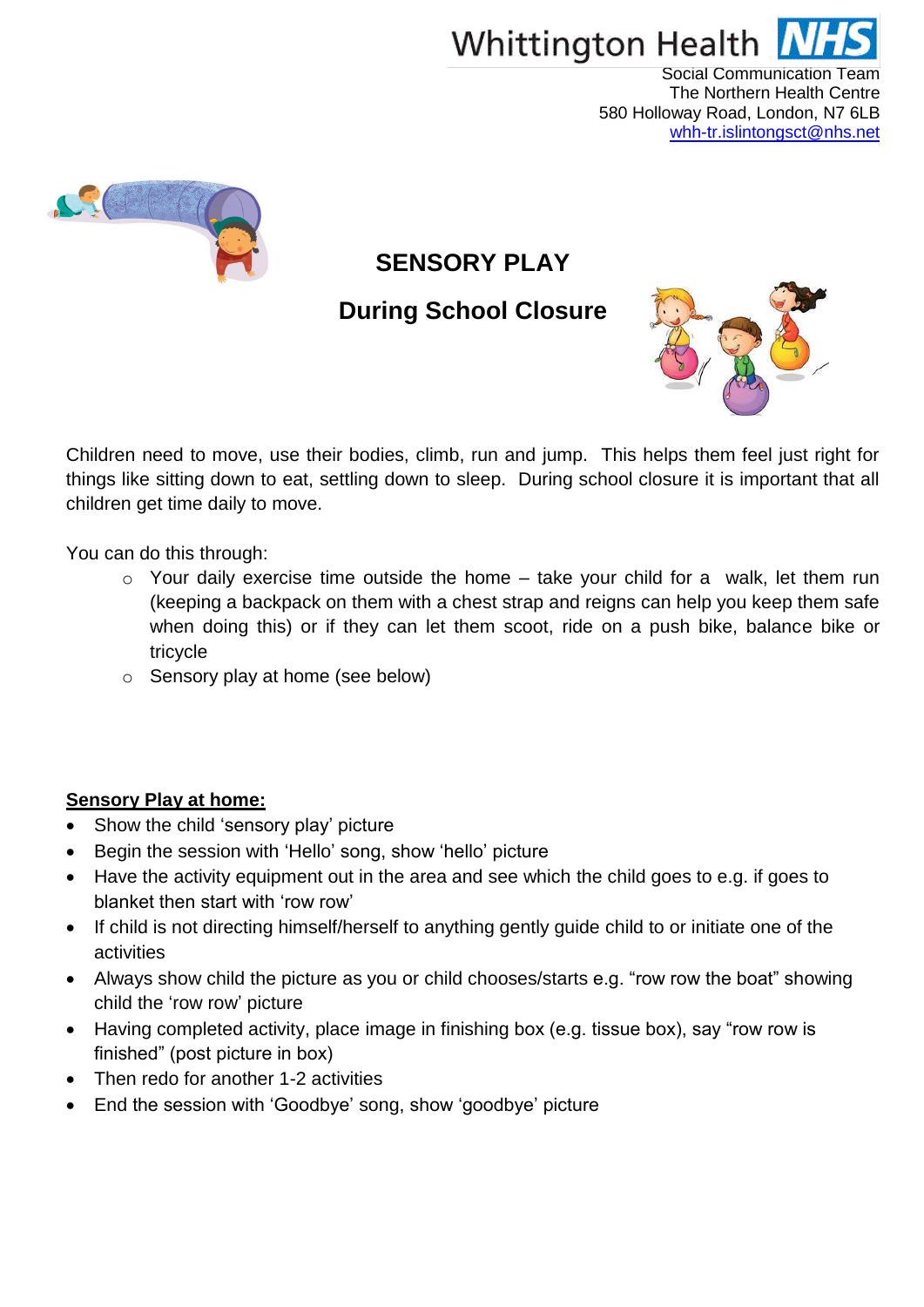#### **Activities:**

#### **Activity 1 – 'row row' (blanket swing):**

- The child sits in blanket, 2 adults hold it (if you don't have 2 adults you can tie a sheet to the side of a large dining table or make a swing on the underside of the table – see pictures below)
- Swing child gently side to side
- Sing "row row the boat" (pause at points and start again once the child gives verbal/nonverbal prompt)



# **Activity 2 – 'zoom zoom' (big ball bounce and crash on bean bag or large cushion – sofa cushions work well):**

- Place the child sitting on the ball, holding them at their hips
- Bounce rhythmically up and down
- Sing "zoom zoom" (pause at points and start again once the child gives verbal/non-verbal prompt)
- At 'blast off' crash child onto beanbag and give child a big squash with the ball



# **Activity 3 – 'sleeping bunnies' (big ball squash):**

- The child lies on their tummy
- Using gym ball roll it up and down child's body applying deep firm pressure
- At point of 'hopping bunnies' you can jump up and down together holding hands (or put child on a trampoline and help child jump holding hands)
- Sing "sleeping bunnies" (pause at points and start again once the child gives verbal/nonverbal prompt)

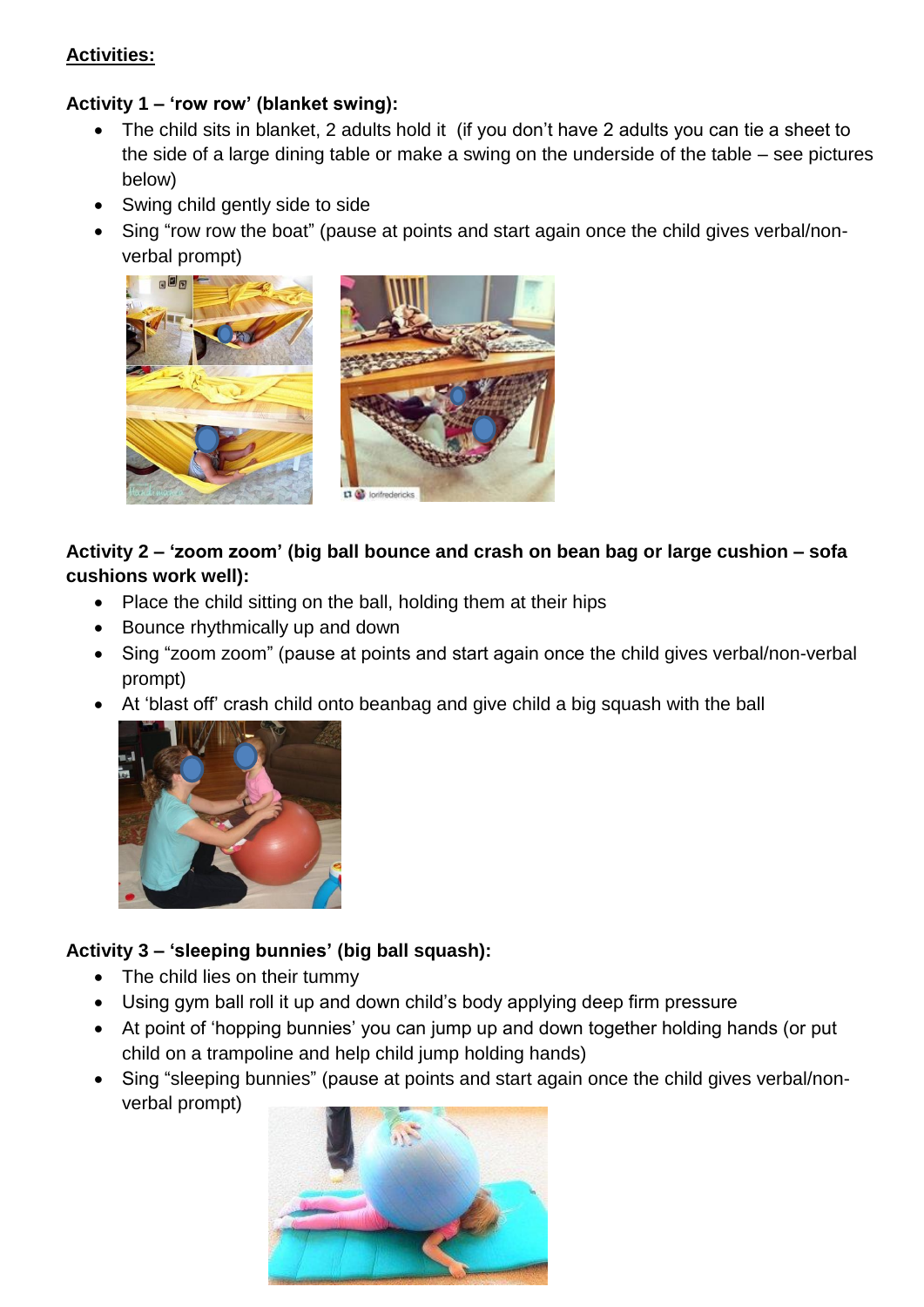#### **Activity 4 – 'hot dog roll' (blanket wrap and ball squash):**

- The child lies on their tummy on blanket head out the top
- Roll child in blanket to wrap up tight like a 'hot dog'
- Using gym ball roll it up and down child's body applying deep firm pressure



#### **Activity 5 – 'squash' (beanbag/cushion squash):**

- The child sits on beanbag/cushions
- Using another beanbag/cushions squash child firmly
- Say "ready, steady.... go" (pause before go and say "go", start again once the child gives verbal/non-verbal prompt)

# **Activity 6 – 'jumping beans' (trampoline or bed jump):**

- The child stands on trampoline or bed (can hold your hands if needs support)
- Jumps up and down, you support as necessary
- Sing "jumping beans" (pause at points and start again once the child gives verbal/nonverbal prompt)
- At point of 'you can jump so high, you can almost touch the sky ' you can support child to jump off onto e.g. large cushion or beanbag

# **Activity 7 – 'earthquake' (tunnel):**

- The child crawls through tunnel (you can put toy with pieces at one end that child has to collect going through the tunnel for each turn)
- As child moves through tunnel you can roll tunnel side to side making an 'earthquake' (go at child's pace i.e. if likes movement go fast, if unsure go slow or leave until more able to accept movement)

# **Activity 8 – 'squeeze' (deep pressure with hands):**

- The child lies on their back
- Folding their legs to chest give a squash and or use your hands to give deep firm pressure down the sides of child's arms and down the sides of the legs (using flat hands, no 'prickly' fingers)

# **Activity 9 – 'horsey horsey' (kids rocker/rocking horse):**

- The child sits on rocker
- Child rocks and/or adult rocks the rocker
- Sing "horsey horsey" (pause at points and start again once the child gives verbal/non-verbal prompt)
- At end of song crash child onto beanbag or big cushion and give child a big squash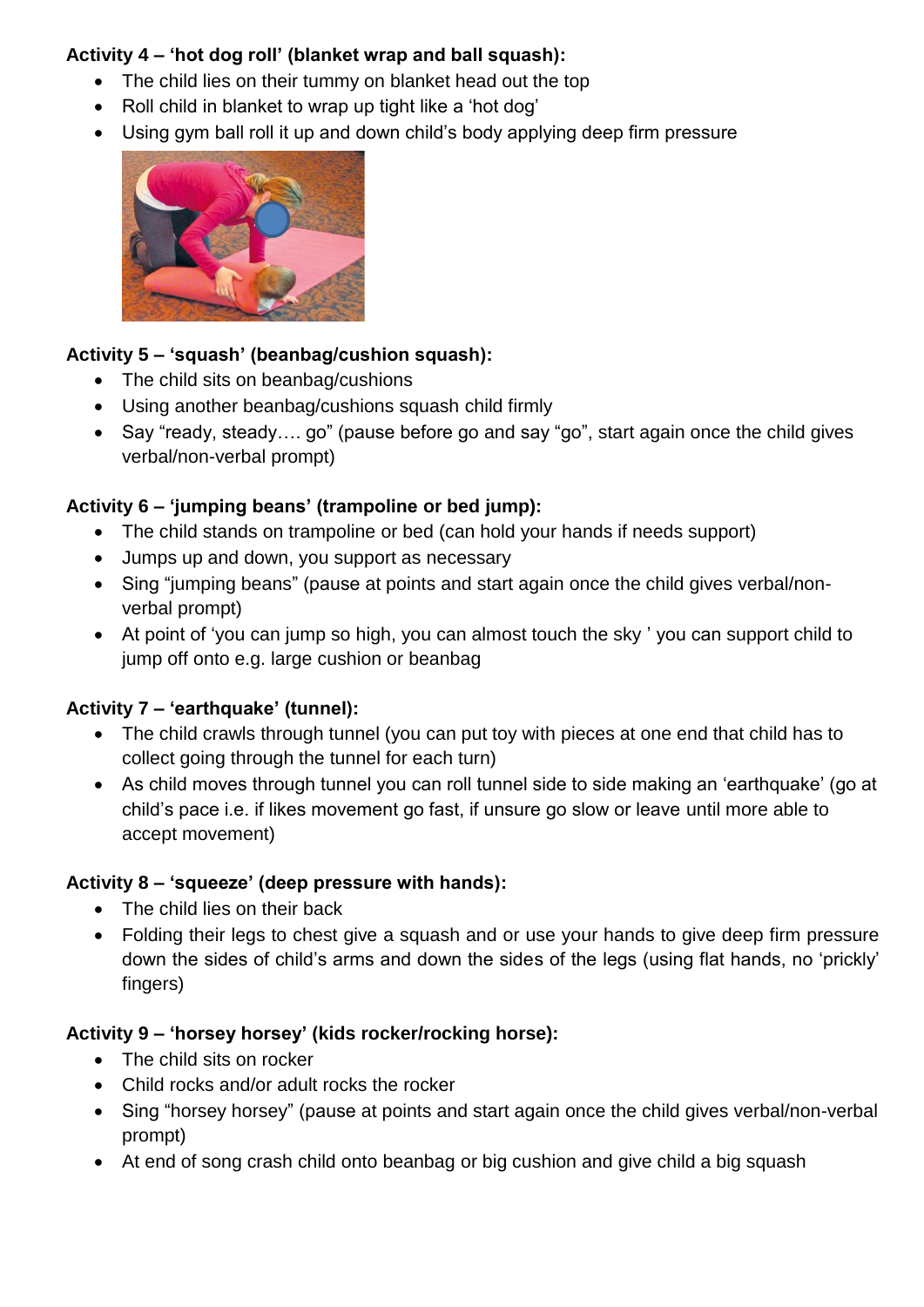#### **Activity 10 – 'wheels on the bus' (wash basket / box)**

- The child sits in washing basket / box
- Adult pushes child around quickly
- Sing "wheels on the bus" (pause at points and start again once the child gives verbal/nonverbal prompt)

#### **Activity 11 – 'wishy washy' (ball pond balls in a single duvet cover):**

- The child sits in the balls in the duvet cover
- Adult, holding the duvet cover on either side can rock it side to side (can faster if child is happy for you to do so)
- Sing "wishy washy" (you can make up a song) (pause at points and start again once the child gives verbal/non-verbal prompt)

# **Activity 12 – 'jelly on the plate' (lyrca or hammock swing on chin up bar):**

- The child sits in lycra/hammock swing that you can tie on to a chin up bar mounted on the doorframe (support them to climb in and out and if they cannot you can lift them and put them in)
- Swing the child rhythmically side to side
- Sing "jelly on the plate" (pause at points and start again once the child gives verbal/nonverbal prompt)



# **Activity 13 – 'row row the boat' (large trug on chin up bar):**

- The child sits in large trug/bucket that you can tie on to a chin up bar mounted on the doorframe (support them to climb in and out and if they cannot you can lift them and put them in), put lots of cushions underneath e.g. sofa cushions are good
- Swing the child rhythmically backward and forward
- Sing "row row the boat" (pause at points and start again once the child gives verbal/nonverbal prompt)



\*NOTE: use all homemade swings with caution, ensure child is supervised at all times and you support the swing, ensure cushions are underneath in case of child or swing falling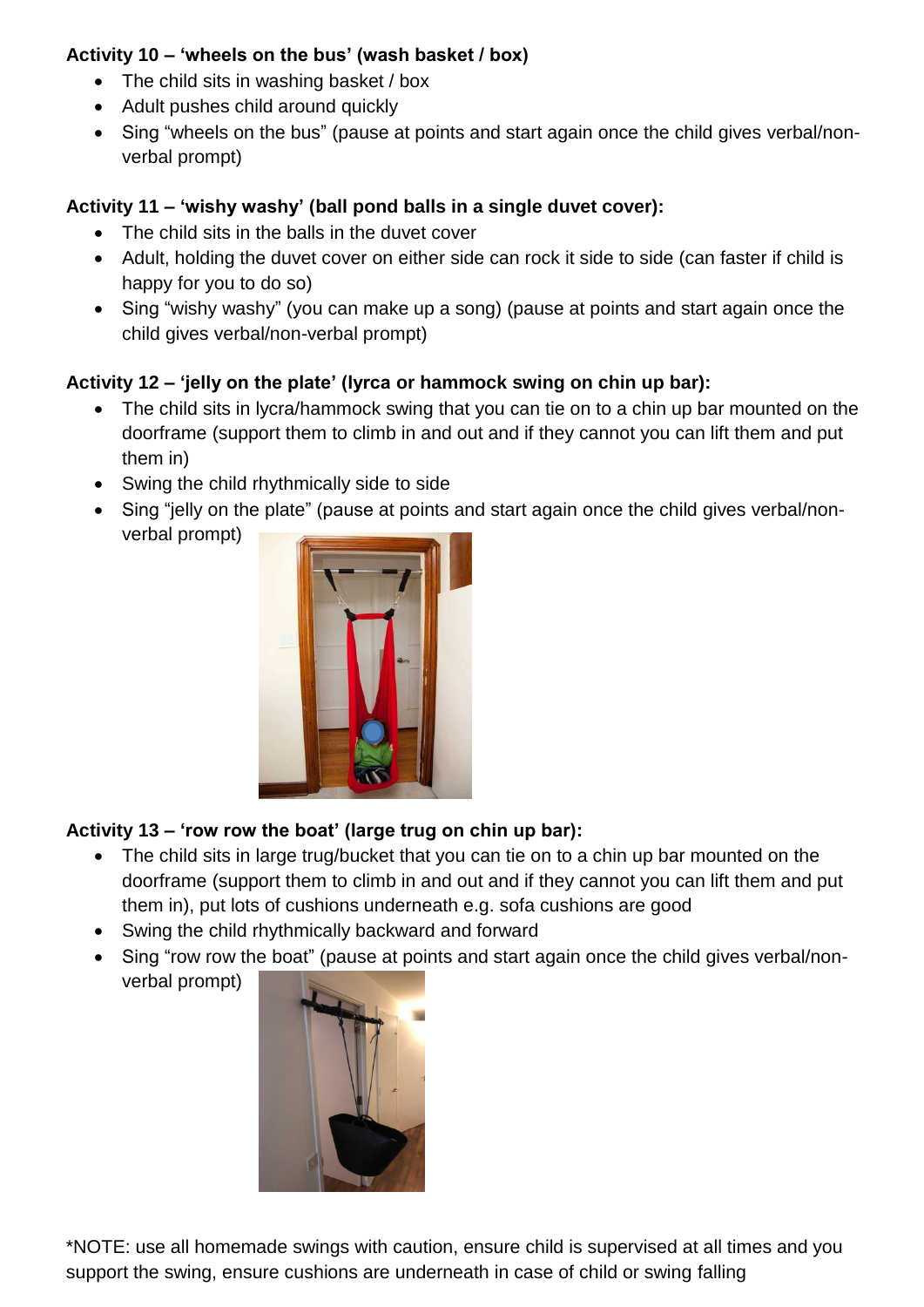| row row the boat                             | zoom zoom zoom   | sleeping bunnies |
|----------------------------------------------|------------------|------------------|
| hot dog roll                                 | squash           | jumping beans    |
| jumping beans                                | squeeze          | horsey horsey    |
| $\mathbf{G}$<br>a sanaj<br>wheels on the bus | wishy washy      | earthquake       |
| jelly on the plate                           | row row the boat |                  |